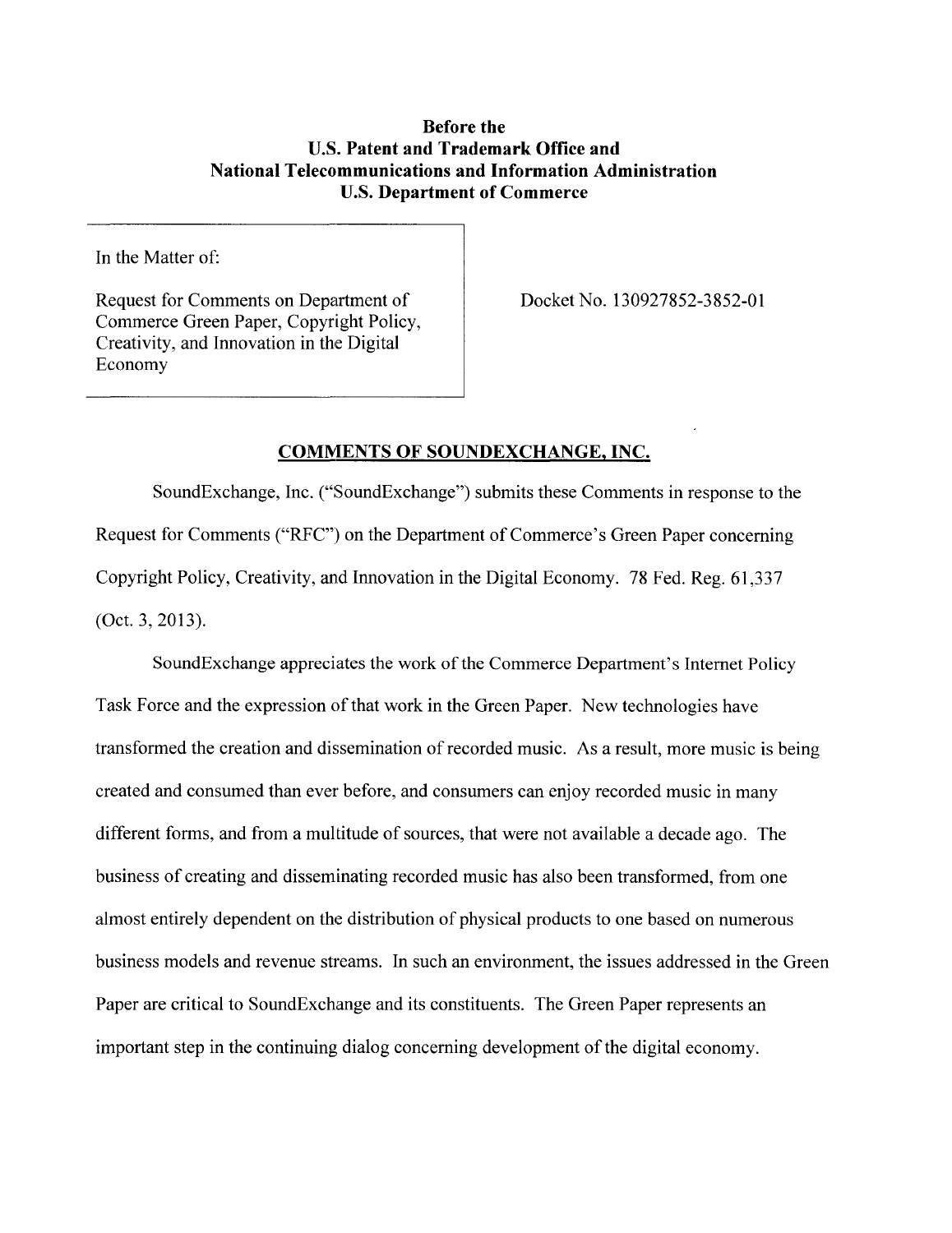SoundExchange has played a key role in the ongoing transformation of the music industry. It was formed to help the music and creative community thrive in the digital age by simplifying the royalty collection and payment process. SoundExchange is the sole collective that has been designated by the U.S. Copyright Royalty Judges to collect and distribute sound recording performance and ephemeral reproduction royalties under the statutory licenses provided by Sections 112(e) and 114 of the Copyright Act. *See* 17 U.S.C. §§ 112(e), 114. It also collects and distributes foreign sound recording performance royalties on behalf of its members. An independent nonprofit organization, SoundExchange represents more than 90,000 artist and 28,000 rights owner accounts and administers payments from more than 2,200 different services operating under the U.S. statutory licenses. In the decade since its formation, SoundExchange distributed more than \$1.5 billion to creators and copyright owners.

While the music industry has come a long way in transitioning to the digital economy, there is room for improvement in the environment for licensing recorded music for online uses, and SoundExchange believes that the government could facilitate that process. In these Comments, SoundExchange suggests four ways in which the government could facilitate development of the licensing environment:

- Facilitating accurate and efficient identification of repertoire and creators, and online licensing and reporting, by continuing the Copyright Office's efforts to make the copyright registration process more useful in commerce and otherwise supporting development and use of copyright management information standards;
- Supporting collective licensing initiatives;
- Exploring means to promote statutory license compliance; and
- Eliminating the market distortion caused by the exemption for broadcasting.

We address each of these in turn.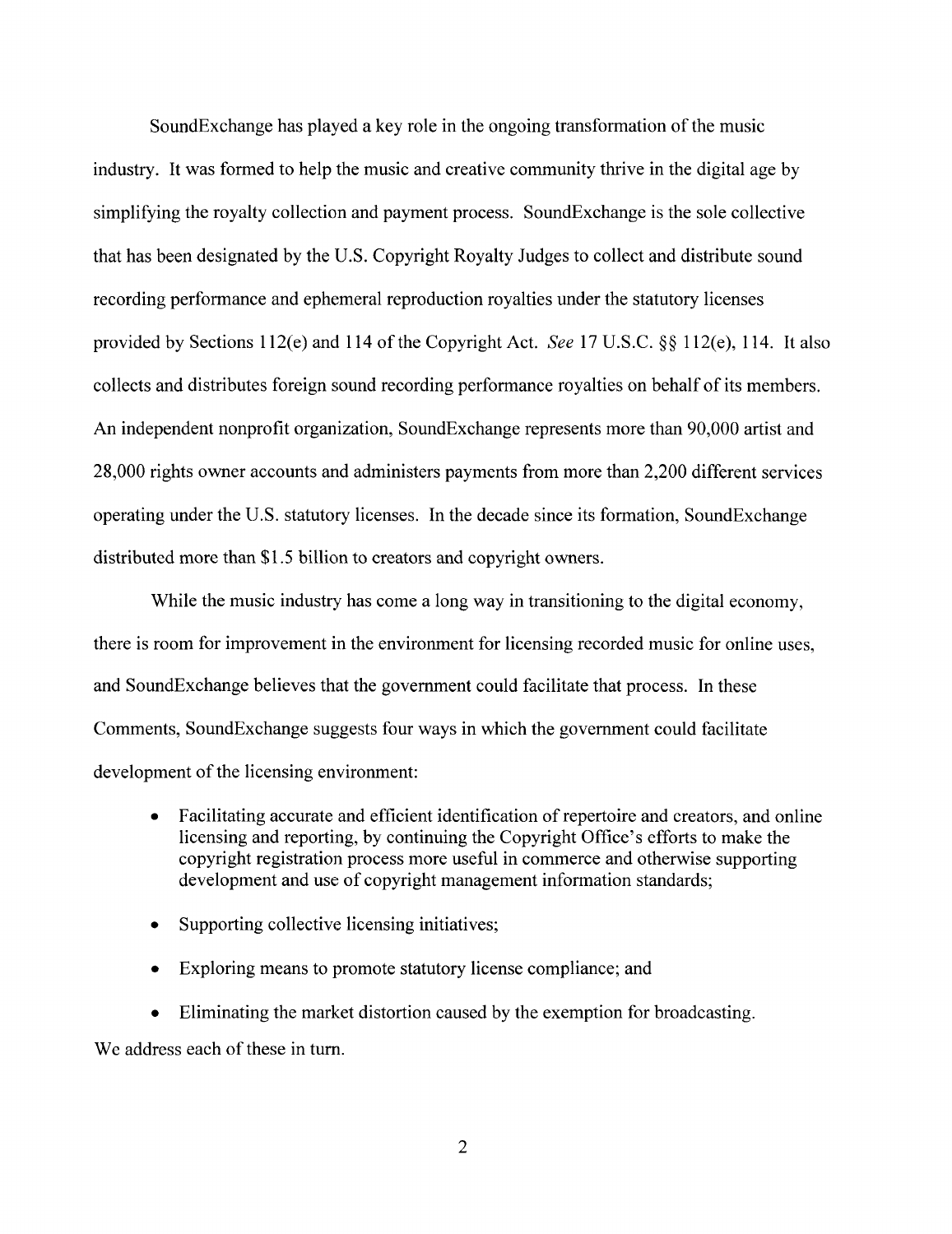**1. The Government Should Facilitate Accurate and Efficient Identification of Repertoire and Creators, and Online Licensing and Reporting, by Continuing the Copyright Office's Efforts to Make the Copyright Registration Process More Useful in Commerce and Otherwise Supporting Development and Use of Copyright Management Information Standards** 

The government could significantly improve the environment for licensing of music by supporting the development and use of standards for the content and transmission of copyright management information. An important way for the government to do that is to continue the Copyright Office's efforts to collect standards-based identifying information as part of the registration process and to implement standards-based interoperability between the registration database and other systems. Greater development and use of standards would promote more accurate and efficient licensing and administration, both of which would increase the diversity of consumer offerings in the marketplace and put more money into the hands of creators.

As the Green Paper and RFC indicate, today's outpouring of new creative works and easy flow of content across borders imply substantial operational complexity for businesses that rely on licensing of copyrighted works. Simply put, it is difficult to identify and keep track of all the new music being commercialized every day.

Across the digital economy, tremendous effort is devoted to identifying copyrighted works and reconciling different practices for reporting and collecting fundamentally similar information about uses of copyrighted works. SoundExchange has spent the last decade compiling a database of identifying information concerning approximately 6.5 million unique recordings that have been reported as used under the statutory licenses. However, new recordings are created and released all the time, and SoundExchange is also always learning of older recordings that have not previously been identified. Proper identification and matching of recordings are at the heart of what SoundExchange does, and it is a formidable challenge.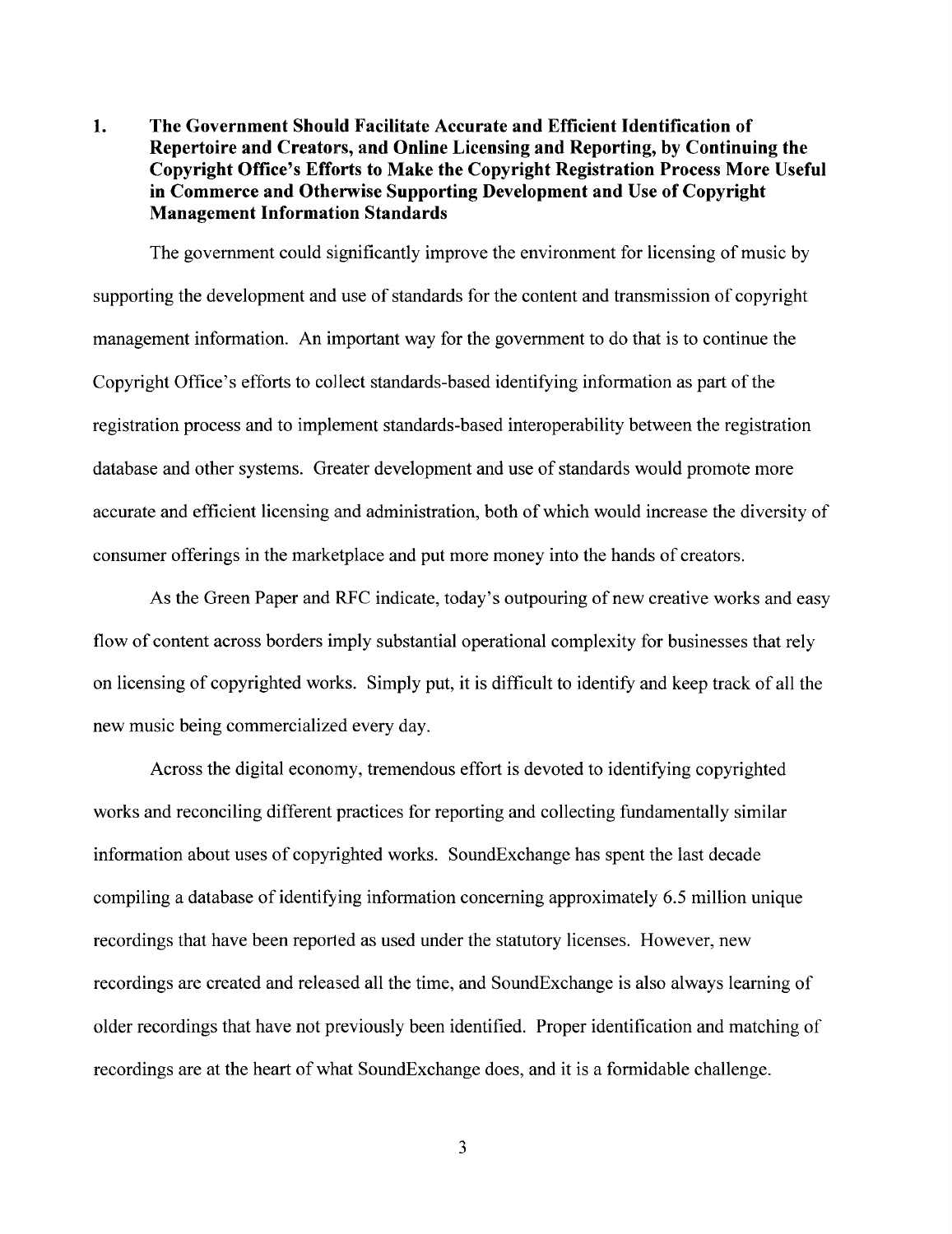What might commonly be thought of as the key identifiers of a recording  $-$  featured artist name, track title, album title and label name – simply are not sufficient to distinguish unambiguously among the millions of recordings in existence for purposes of the modem licensing marketplace. Popular recordings frequently exist in different versions (e.g., ones with and without explicit lyrics, and edits of various lengths), and a featured artist frequently will have recorded the same song multiple times (e.g., a "studio" and "live" recording), sometimes with different performers and rights owners. In addition, many performing artists and songs have the same or confusingly similar names, and recordings are commonly distributed under license by record companies other than their copyright owner (e.g., in the case of so-called "compilation" and "soundtrack" albums).

A concrete and immediate step that the Administration can take to facilitate accurate and efficient identification of repertoire and creators, and online licensing and reporting, is to encourage and support the Copyright Office's efforts to make the copyright registration process more useful in commerce. The Copyright Office's registration database contains a huge amount of information about sound recordings. While it is neither comprehensive nor immediately current, it is a tremendous resource that could be made even more useful. The Copyright Office is currently working to improve the utility of the registration database in various respects. *See, e.g.,* U.S. Copyright Office, Technological Upgrades to Registration and Recordation Functions, 78 Fed. Reg. 17,722 (Mar. 22, 2013). Of particular interest to SoundExchange are efforts to collect additional standards-based identification information through the registration and recordation processes and to increase the interoperability of Copyright Office systems with the systems of industry users to allow the Office's database to be more readily accessed, searched

 $\overline{4}$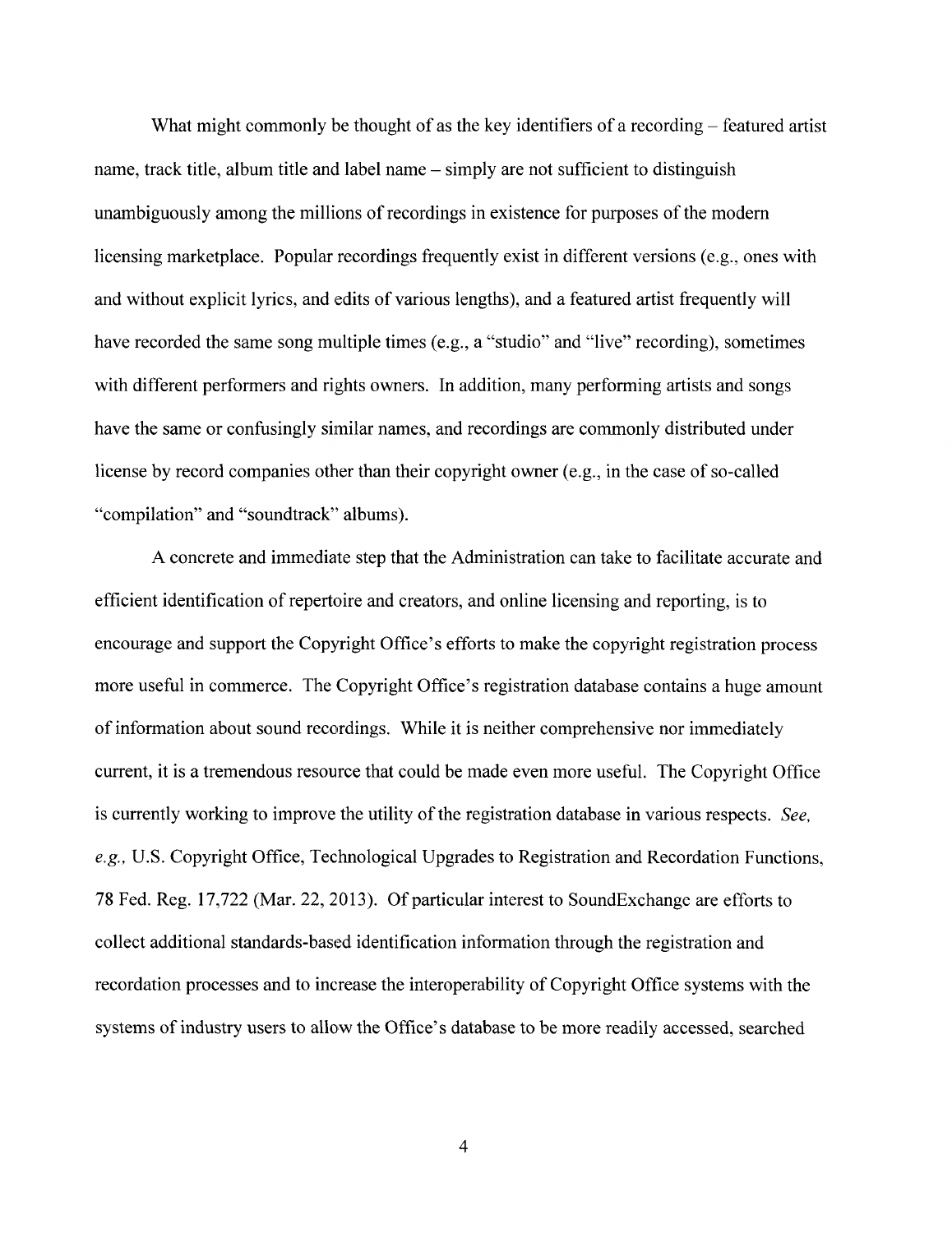and synchronized with other data sources. SoundExchange applauds the Office's efforts in these areas.

Various standards have been adopted to assist with unambiguous identification of copyrighted works. Most important for SoundExchange's purposes is the International Standard Recording Code or "ISRC" (ISO 3901). ISRC is a unique identifier for sound recordings, capable of distinguishing recordings with the same or similar titles, and different versions of the same recording. ISRCs are widely used by record companies and most digital distribution companies for purposes of rights administration, and are used for reporting purposes in direct license arrangements. The licensing environment for sound recordings would be greatly improved if ISRCs were used even more widely by creators and distributors of recordings, and by users of recordings under statutory license.<sup>1</sup>

As a further example, the International Standard Name Identifier or "ISNI" (ISO 27729) is a new standard for unique identification of the creators of works (including both sound recordings and other types of works), helping both to address variations in spelling of a person's or entity's name and to distinguish persons or entities with the same or similar names. While it is not yet widely used, it has the potential greatly to assist license management, both under the statutory licenses and otherwise.

Other standards apply to the exchange of information for licensing and digital supply chain purposes. Most importantly, Digital Data Exchange or "DDEX" is a consortium focused

<sup>&</sup>lt;sup>1</sup> SoundExchange recently filed a petition with the U.S. Copyright Royalty Judges seeking various changes to the "notice and recordkeeping" regulations under the statutory licenses (37 C.F.R. Part 370), including use of ISRC in statutory license reporting where available. SoundExchange believes that all the proposals made in its petition would contribute to efficient operation of the statutory licenses, and hopes that the Judges will commence a rulemaking proceeding to consider them.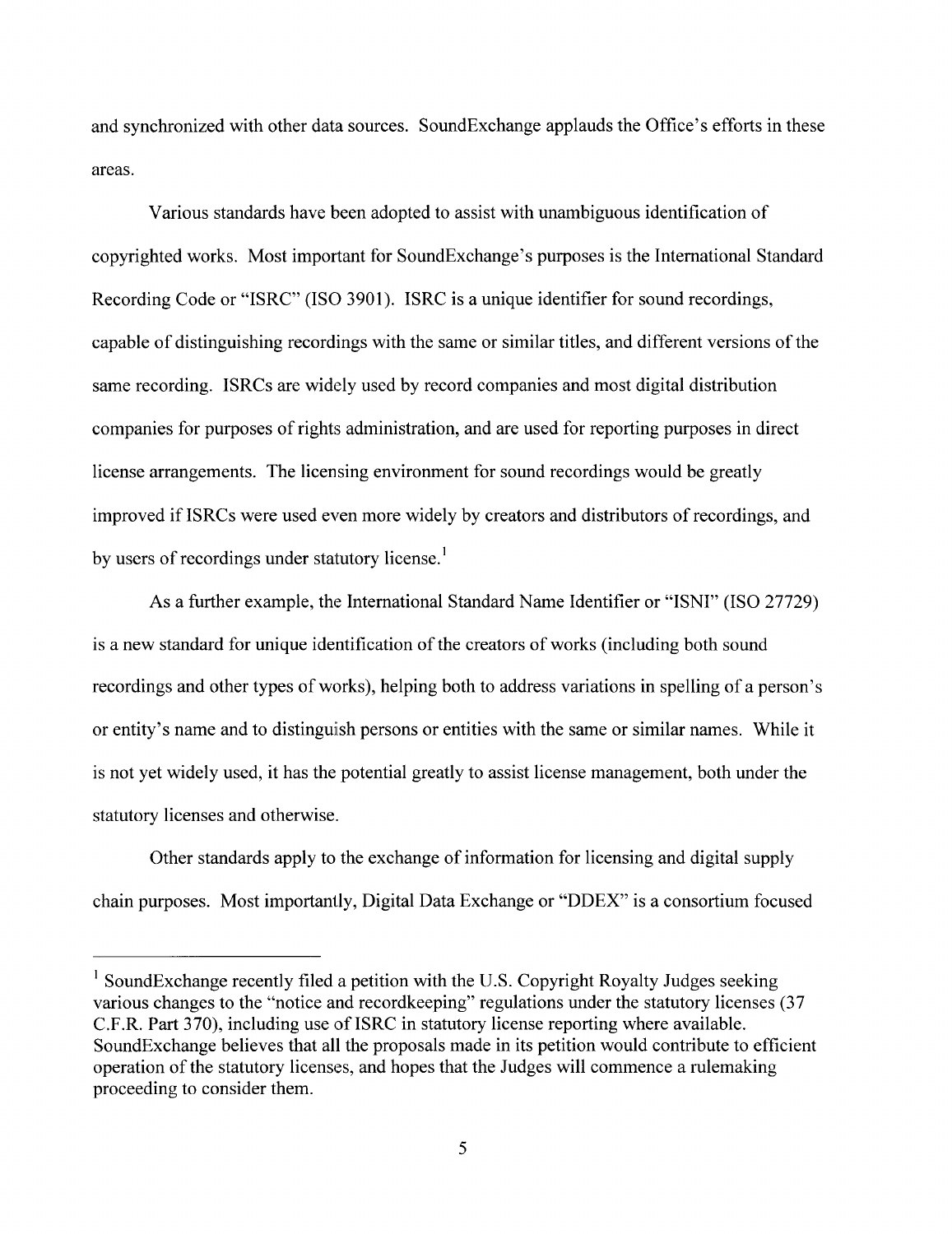on standards for exchanging information about digital supply chain management, and particularly music metadata. Its standards are already widely used in connection with voluntary agreements for the dissemination of sound recordings, but further adoption for sound recording uses,<sup>2</sup> and adoption of similar standards applicable to other digital media supply chains hold considerable promise for improving the efficiency of licensing and reporting of usage.

The government could potentially make a significant contribution to further development of the music licensing marketplace by continuing the Office's efforts to improve the commercial utility of the data captured in the registration and recordation processes. In particular it would be beneficial if the Office captured and validated standards-based identifying information such as ISRCs and ISNIs as part of the registration process, and enabled greater interoperability with third party systems using standards-based methods such as DDEX standards.

More generally, companies may be reluctant to pursue standardization of the methods they use to communicate copyright management information out of fear that cooperative efforts among competitors could give rise to antitrust liability. However, the positive effects that standards generally have are well known. *E.g.,* U.S. Department of Justice and Federal Trade Commission, Antitrust Enforcement and Intellectual Property Rights: Promoting Innovation and Competition, at 33 (Apr. 2007) (calling standards "one of the engines driving the modem economy" and a "fundamental building block for international trade"), *available at*  [http://www.justice.gov/atr/public/hearings/ip/222655.pdf.](http://www.justice.gov/atr/public/hearings/ip/222655.pdf) As a result, standards set through a

<sup>&</sup>lt;sup>2</sup> Reporting of usage under the Section 112/114 statutory licenses is subject to the specific requirements of 37 C.F.R. Part 370. SoundExchange does not propose conforming those requirements to DDEX standards at this time, because that is probably not currently warranted for small-scale users of the statutory licenses. However, SoundExchange does anticipate working with larger users of the statutory licenses on a voluntary basis to try to migrate their reporting toward XML formats and DDEX standards.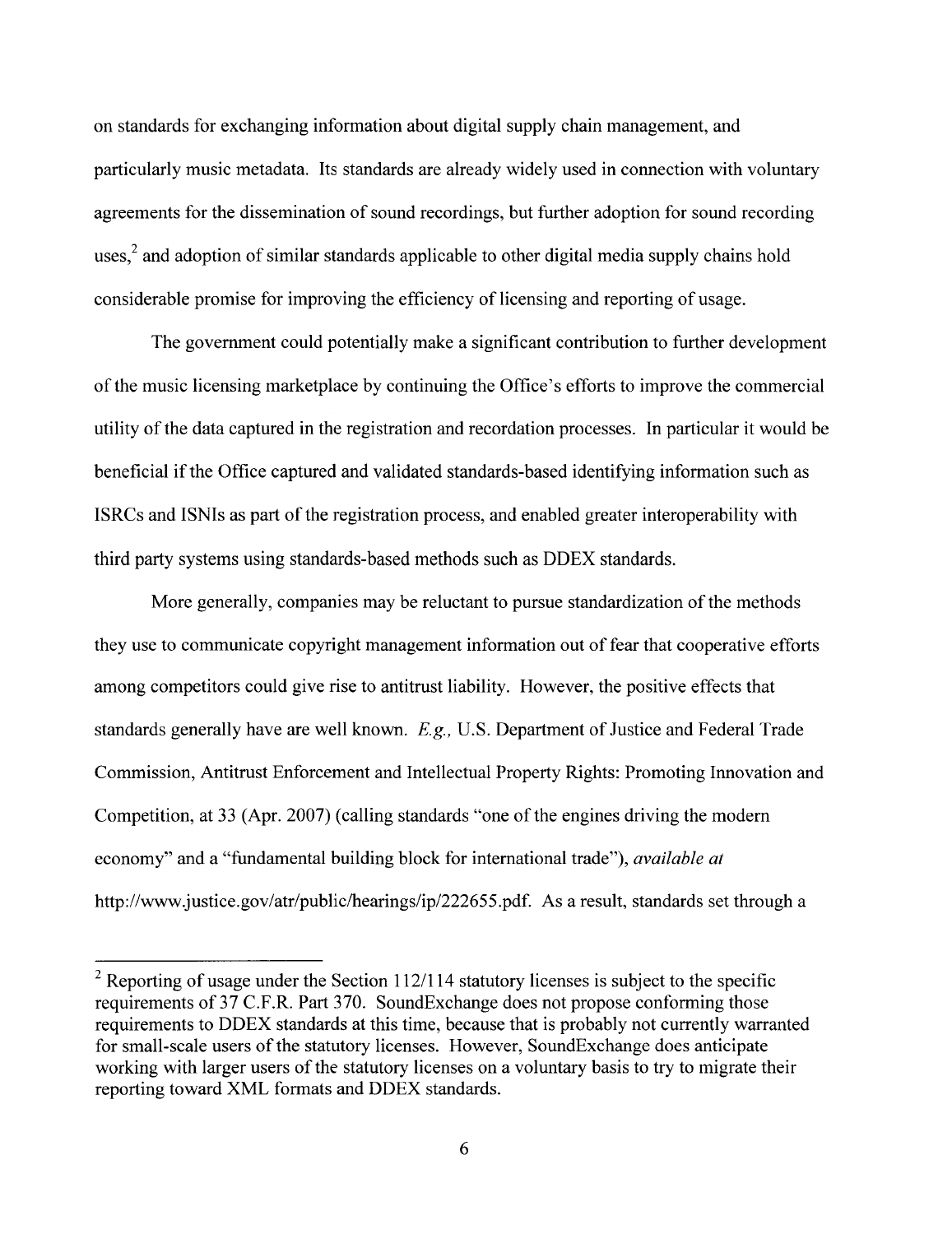proper standard-setting process have generally been viewed as procompetitive. U.S. Department of Justice and Federal Trade Commission, Competitive Aspects of Collaborative Standard Setting, at 5 (June 14, 2010), ("|T]ypically, the procompetitive benefits of standard setting outweigh the loss of market competition. For this reason, antitrust enforcement has shown a high degree of acceptance of, and tolerance for, standard-setting activities."), *available at*  http://www.justice.gov/atr/public/international/269554.pdf. Encouraging standardization of the methods used to communicate copyright management information would greatly improve the licensing marketplace, and is a classic and desirable role for government. The government may be able to promote standardization by using its influence to encourage participation in standard setting activities and adoption of standards, and by communicating clearly that standard setting under appropriate circumstances will be viewed as pro-competitive by agencies responsible for antitrust policy and enforcement.

### 2. The Government Should Support Collective Licensing Initiatives

In the emerging digital marketplace, services commonly offer access to huge numbers of works, and as a result, they need licenses from many different copyright owners. Collective licensing is a proven way to accomplish such licensing efficiently.

Existing collective licensing organizations demonstrate that collective licensing works. The statutory licenses in Sections 112 and 114 of the Copyright Act, which are administered by SoundExchange, have made it easy for new services to launch with licensing of sound recordings in place, allowing for massive growth in the number of webcasting services over the past 10 years. That growth in turn has yielded a new revenue stream for copyright owners and artists that continues to grow in importance. Likewise, SoundExchange understands that ASCAP, BMI and SESAC together represent the vast majority of commercial musical works on a voluntary

 $\overline{7}$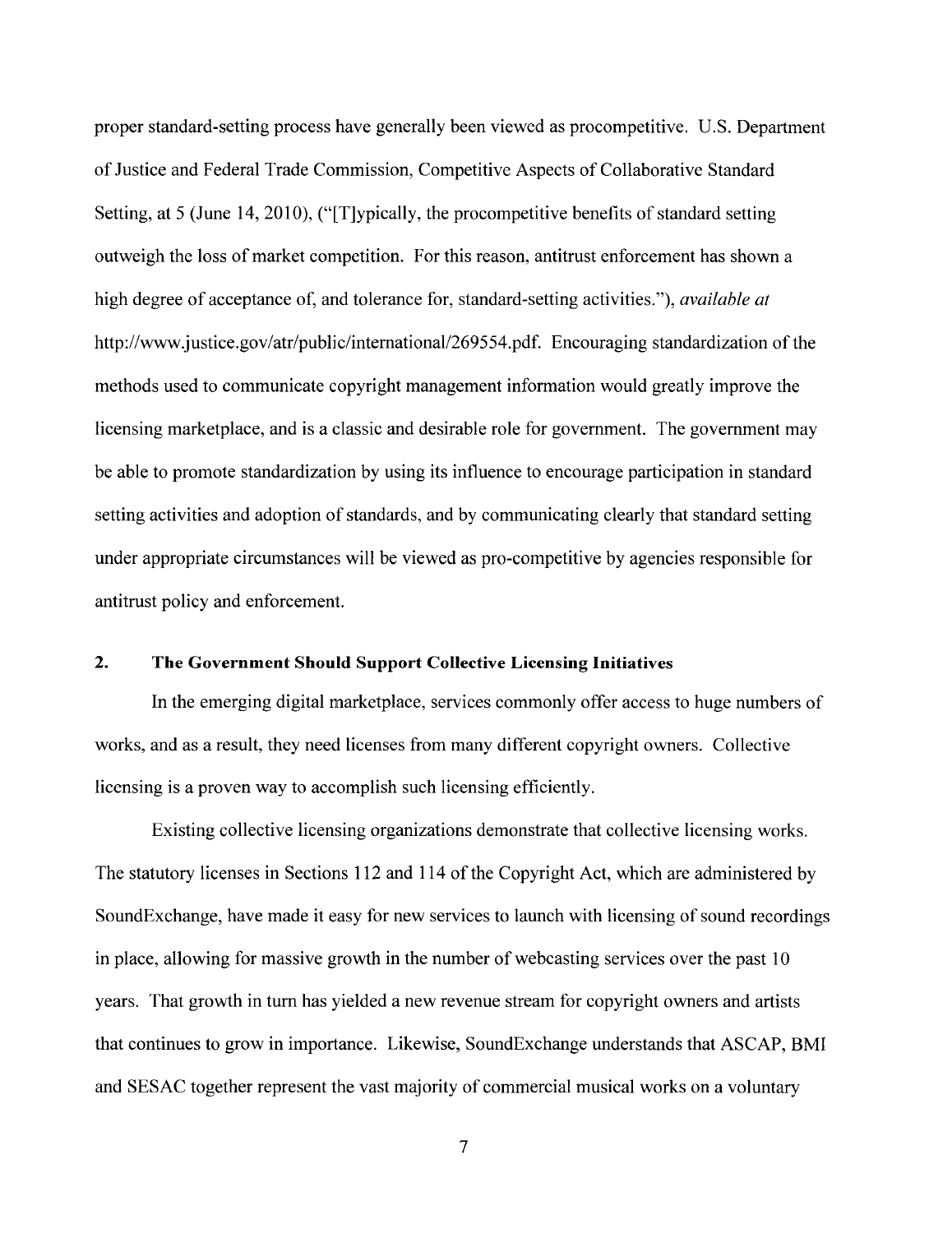basis, and that the Copyright Clearance Center likewise represents a large repertoire of literary works. These organizations show that collective licensing can allow users to clear rights and obtain licensing efficiently, thereby propelling innovative services forward, and likewise efficiently move payments into the hands of creators.

One way the government could encourage collective licensing is through antitrust policy. Even though the Supreme Court has recognized that collective licensing can have procompetitive effects, *Broadcast Music v. Columbia Broadcasting System,* 441 U.S. 1, 19-24 (1979), antitrust considerations frequently have a chilling effect on consideration of possible collective licensing initiatives. It may be worth considering whether limited and carefully crafted antitrust exemptions for certain voluntary collective licensing activities would promote innovation in the digital economy while also preserving competition.

#### **3. The Government Should Explore Means to Promote Statutory License Compliance**

The Task Force also should consider expanding the available enforcement mechanisms under the Section 112/114 statutory licenses. The Section 112/114 statutory licenses play a useful role in the digital economy by providing "efficient licensing mechanisms that address the complex issues facing copyright owners and copyright users as a result of the rapid growth of digital audio services." *See* H.R. Conf. Rep. 105-796, at 79-80 (1998). However, that efficiency comes at the price of a copyright owner's usual ability to choose to do business only with responsible partners, and to build into agreements mechanisms to provide reasonable assurance of performance. Statutory licenses are available to anyone, and essentially operate on the honor system.

Noncompliance with Section112/114 statutory license requirements is commonplace. For 2012, about one quarter of Section 112/114 royalty payments were not made on time.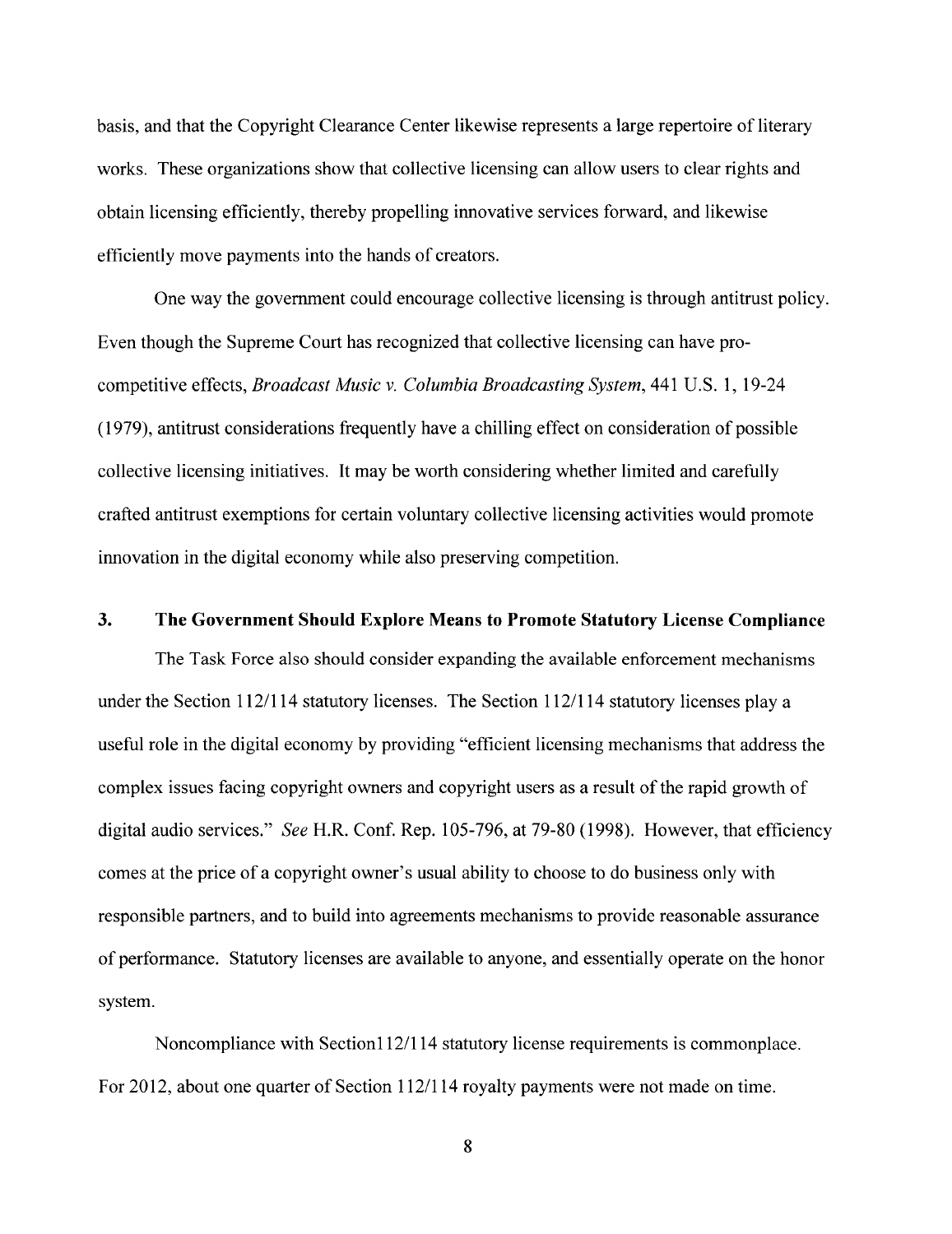Section 112/114 licensees are also generally required to report to SoundExchange concerning their usage of sound recordings under statutory license. For 2012, 69% of licensees paying royalties and required to deliver such reports have not delivered at least one report that they were required to deliver. Worse still, 31% of such licensees have not delivered *any* such reports at all. In SoundExchange's audits of services, it has, for example, found services that have adopted business rules systematically to make exclusions from their payments or reported usage that are not permitted by the applicable regulations. While litigation is an option for addressing noncompliance, it is expensive and time-consuming, and so not practicable to employ against large numbers of licensees.

Noncompliance with statutory license requirements distorts the digital economy by denying creators and copyright owners the payments to which they are entitled by law, and allowing noncompliant services to compete unfairly with services that do comply with applicable requirements. If statutory licenses are to be part of the emerging digital economy, a richer set of remedial options should be available to encourage more widespread compliance. In particular, SoundExchange believes that compliance with Section 112/114 license requirements would be furthered if it were empowered to terminate reliance on the statutory licenses by services that are materially in breach of applicable requirements. Default termination is routinely provided for in commercial contracts, and while ASCAP's consent decree generally requires it to make licenses available to users requesting them, the ASCAP consent decree permits ASCAP to withhold a license from a user that is in material breach of payment obligations under a license. Second Amended Final Judgment at VI, *U.S. v. ASCAP,* No. 41-1395 (S.D.N.Y. June 11, 2001). The Section 112/114 license should similarly protect the interests of creators from widespread noncompliance by licensees.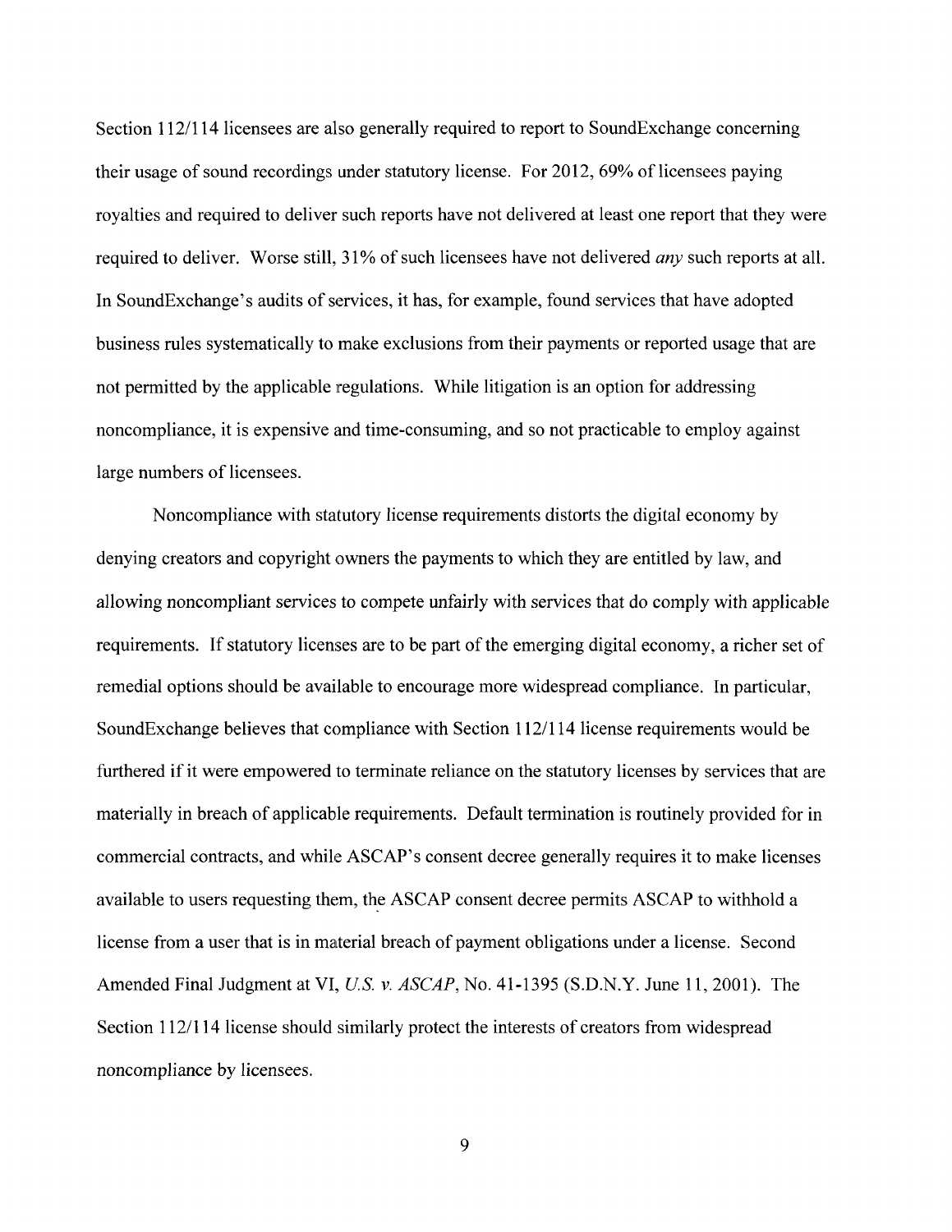**4. Congress Should Eliminate Distortion in the Sound Recording Licensing Market by Eliminating the Exemption for Broadcasting** 

Finally, SoundExchange applauds the Internet Policy Task Force's support for extending the public performance right in sound recordings to broadcasting, and believes that doing so is the most important thing the government could do to improve the licensing environment for recorded music. While the RFC did not specifically seek comments concerning that issue, these Comments concerning the licensing environment for music would not be complete without some mention of it.

As the Green Paper explains, U.S. law has long disadvantaged sound recordings relative to other types of creative works. Thus, sound recordings were not granted federal copyright protection at all until 1972, and were not granted a public performance right until 1995. Green Paper, at 10-11. When Congress did provide a public performance right in 1995, it was significantly limited relative to performance rights in other types of works. Among other things, it is limited to performances by means of digital audio transmission, 17 U.S.C. § 106(6), and radio broadcasts are specially exempted, 17 U.S.C.  $\S$  114(d)(1)(A). By contrast, U.S. law has recognized a full performance right in musical works since 1897, Act of January 6, 1897, ch. 4, 29 Stat. 481 (1897), and every other developed country provides a broadcast performance right in sound recordings.

Exempting broadcast radio from the sound recording performance right is plainly unfair to performers. That unfairness has been repeatedly recognized by the Administration and the Copyright Office, so we do not address it in detail here. However, the effects of the exemption are much broader than that, since the exemption distorts the whole music marketplace in the digital economy. Because broadcast radio is uniquely privileged to use recorded music to its own commercial advantage without paying royalties like Internet, cable and satellite services,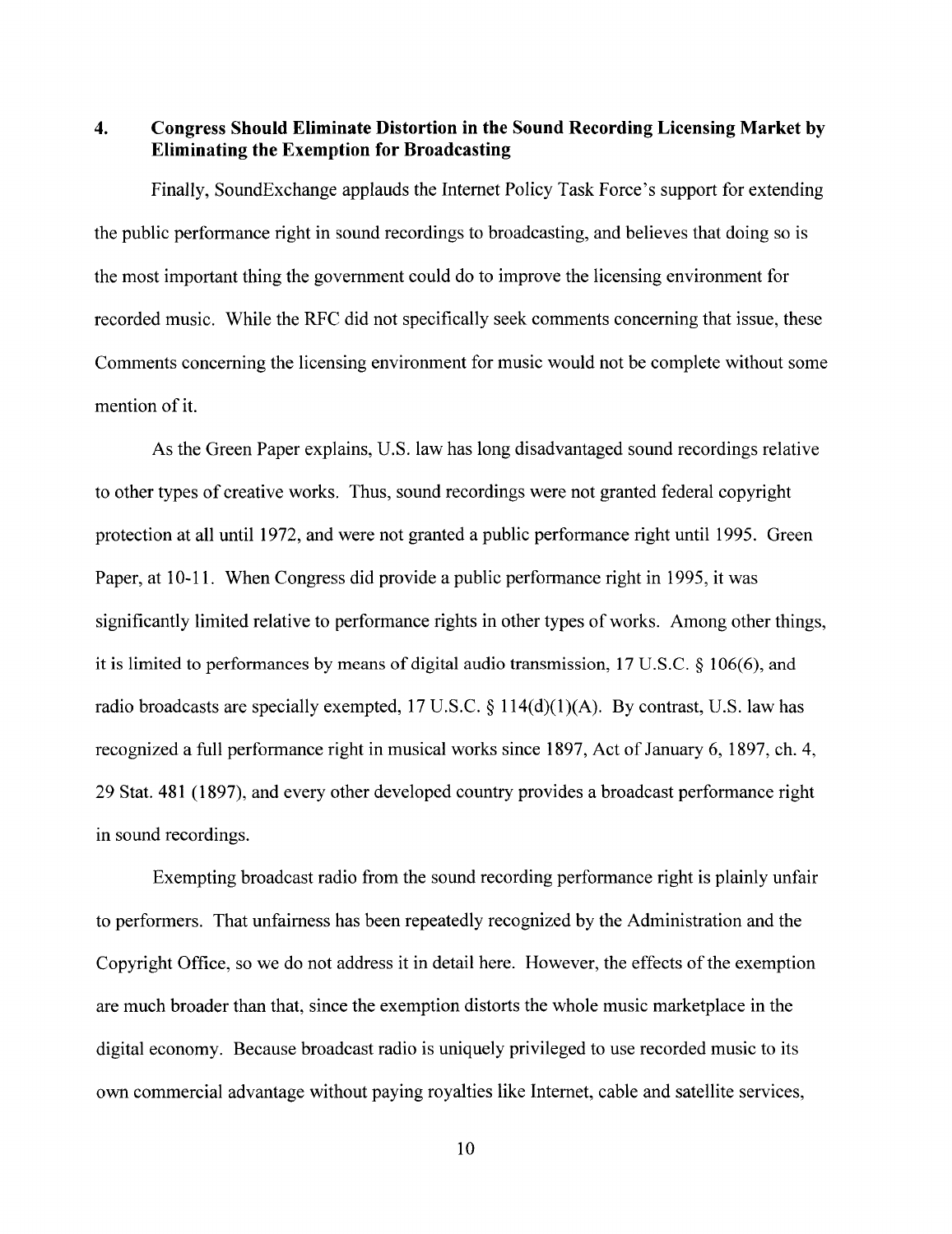"over-the-air broadcasters enjoy a competitive advantage over emerging digital services." Green Paper, at 11. The broadcast radio exemption is in effect a subsidy of 1920s technology that limits the competitiveness of newer technologies in the digital economy.

Relatedly, while "substantial empirical evidence shows that sound recording rights are paid multiple times the amounts paid for musical work rights in most digital markets," Determination of Rates and Terms for Preexisting Subscription Services and Satellite Digital Audio Radio Services, 73 Fed. Reg. 4080, 4089 (Jan. 24, 2008), the creators and copyright owners of sound recordings are paid infinitely less than the creators and copyright owners of musical works (zero) when their recordings are used by broadcast radio.

The absence of a performance right as to broadcast radio also distorts the international flow of sound recording royalties, and thus hurts the competitive position of the United States. SoundExchange sees this first hand. A portion of U.S. statutory license royalties paid to SoundExchange is attributable to foreign repertoire and is passed through to foreign performance rights organizations for distribution to foreign creators and rights owners. SoundExchange also tries to collect from those foreign performance rights organizations, on behalf of SoundExchange's U.S. members, their share of foreign performance royalty income. However, because the U.S. sound recording performance right does not extend to radio broadcasting, SoundExchange is generally not able to collect royalties accrued for foreign radio broadcasts of U.S. sound recordings. The absence of a U.S. broadcast performance right has cost U.S. interests a significant amount in lost foreign performance royalty income.

SoundExchange believes that the most important thing the government could do to improve the online licensing environment and promote innovative new types of services is to